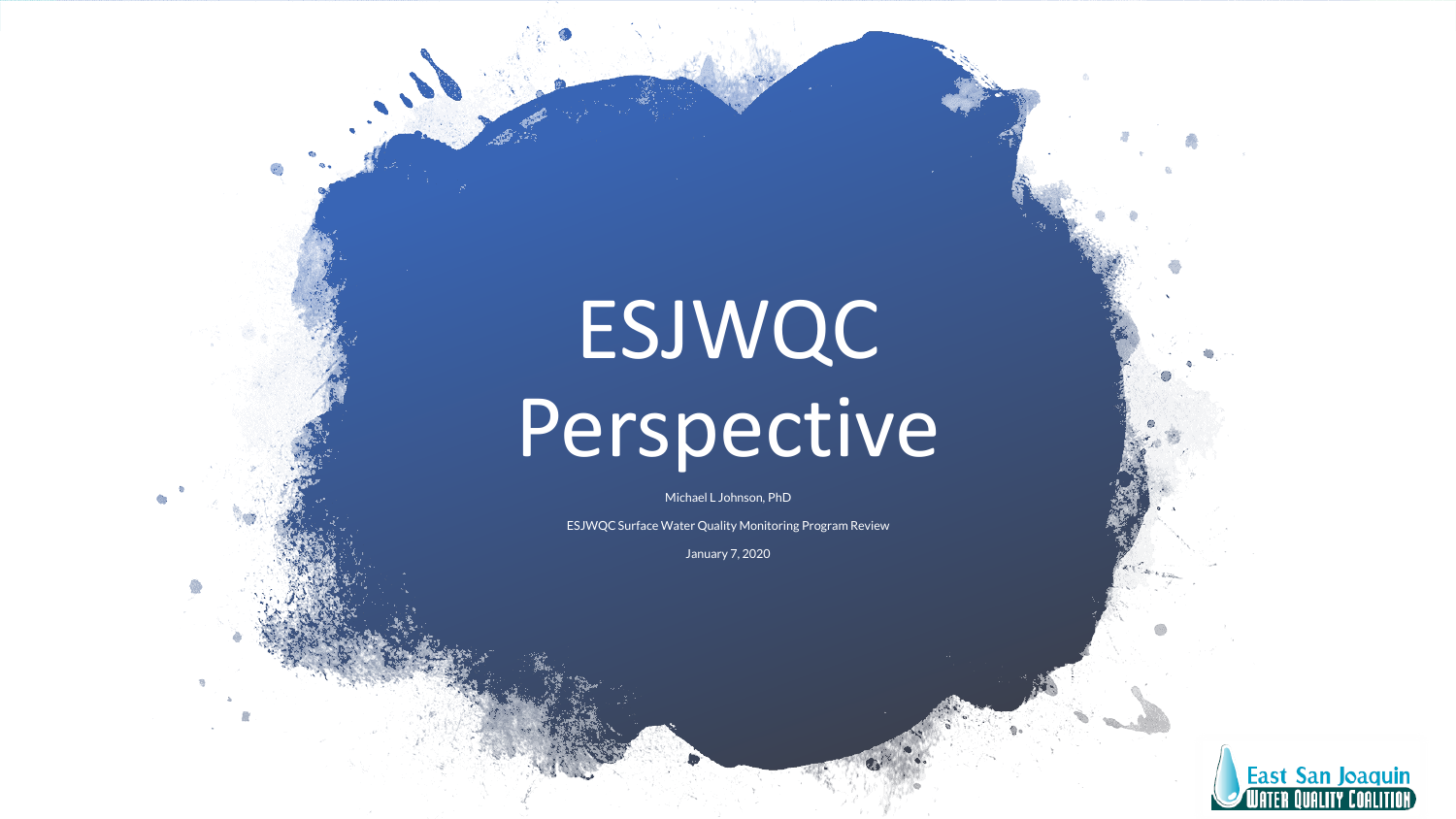### Six Questions

- 1. Are receiving waters to which irrigated lands discharge meeting applicable water quality objectives and Basin Plan provisions?
- 2. Are irrigated agricultural operations causing or contributing to identified water quality problems? If so, what are the specific factors or practices causing or contributing to the identified problems?
- 3. Are water quality conditions changing over time (e.g., degrading or improving as new management practices are implemented)?
- 4. Are irrigated agricultural operations of Members in compliance with the provisions of the Order?
- 5. Are implemented management practices effective in meeting applicable receiving water limitations?
- 6. Are the applicable surface water quality management plans effective in addressing identified water quality problems?

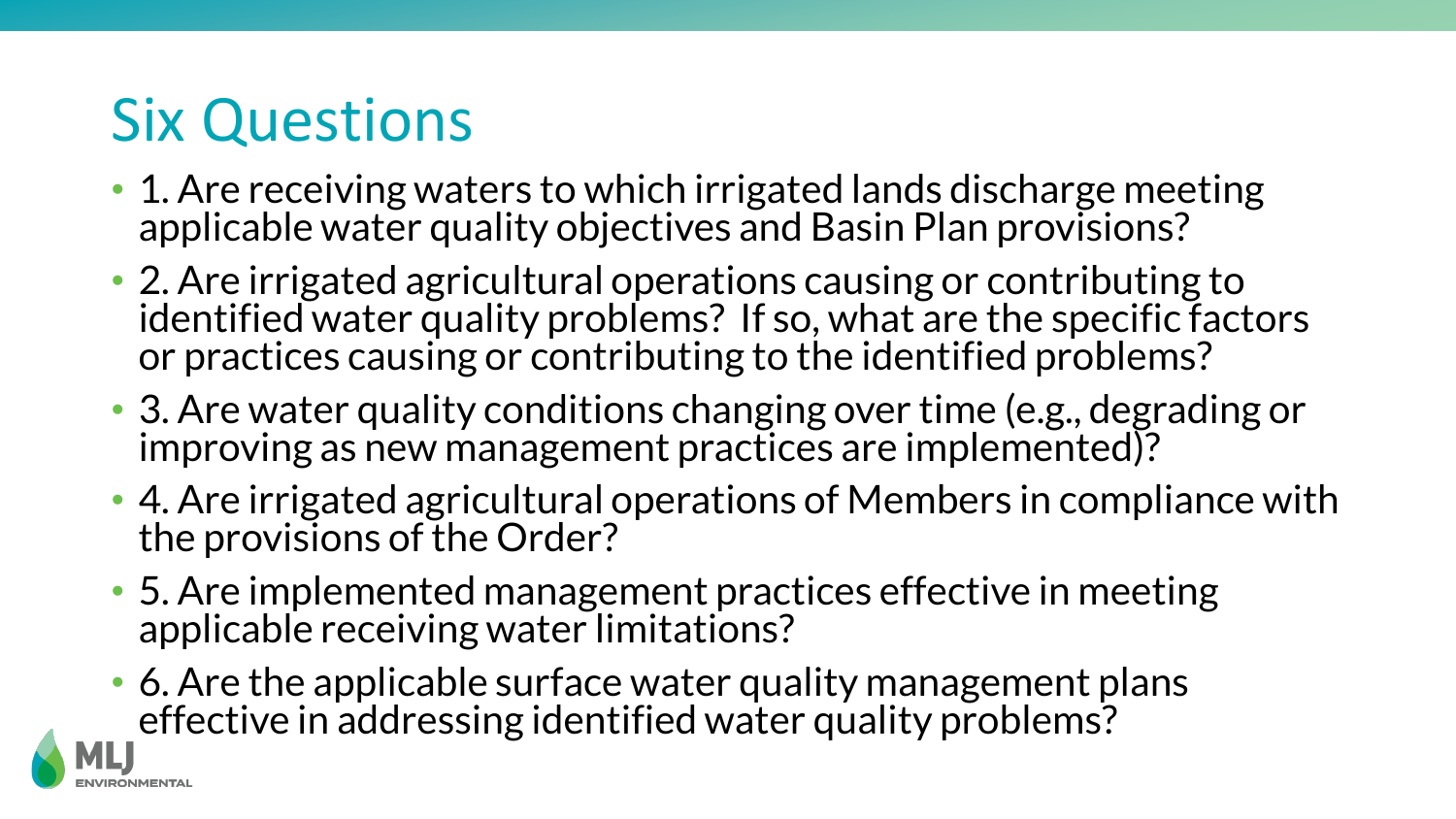## Current ESJWQC Monitoring Program

**ENVIRONMENTAL** 



#### Representative monitoring



#### Management Plan monitoring



TMDL (BPA) compliance monitoring



Special studies

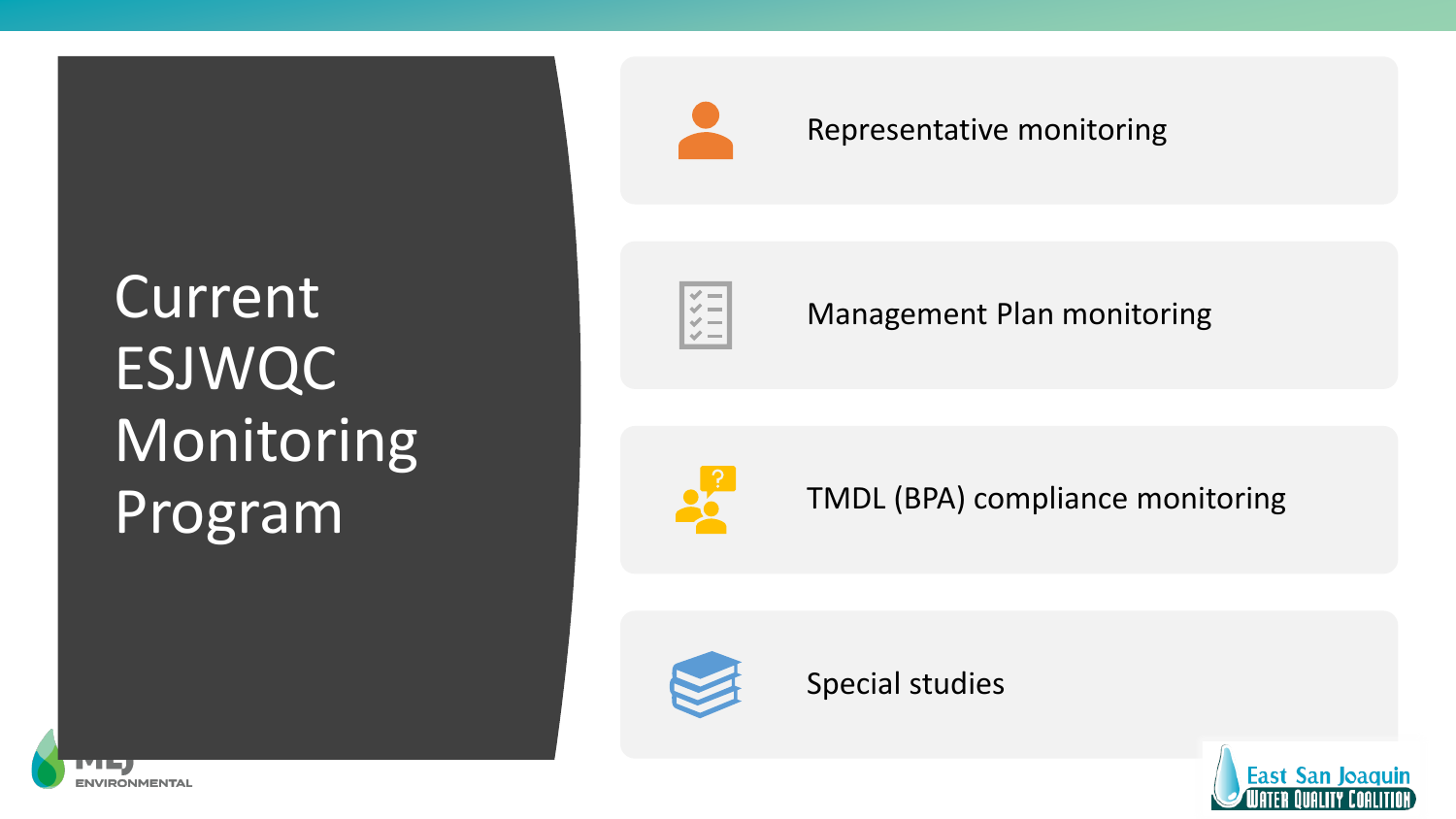| <b>Coalition's goal is to eliminate</b><br>discharges that impair water<br>quality | • Farmers want good water quality                        |
|------------------------------------------------------------------------------------|----------------------------------------------------------|
| <b>Representative monitoring</b><br>discovers impaired water<br>quality            | • Management plans are triggered albeit at a<br>low rate |
| All members in a watershed                                                         | • Coalition representatives review farming               |
| are potential sources                                                              | operations during one on one meetings                    |
| <b>Additional monitoring is not</b>                                                | • More monitoring does not improve water                 |
| needed                                                                             | quality                                                  |



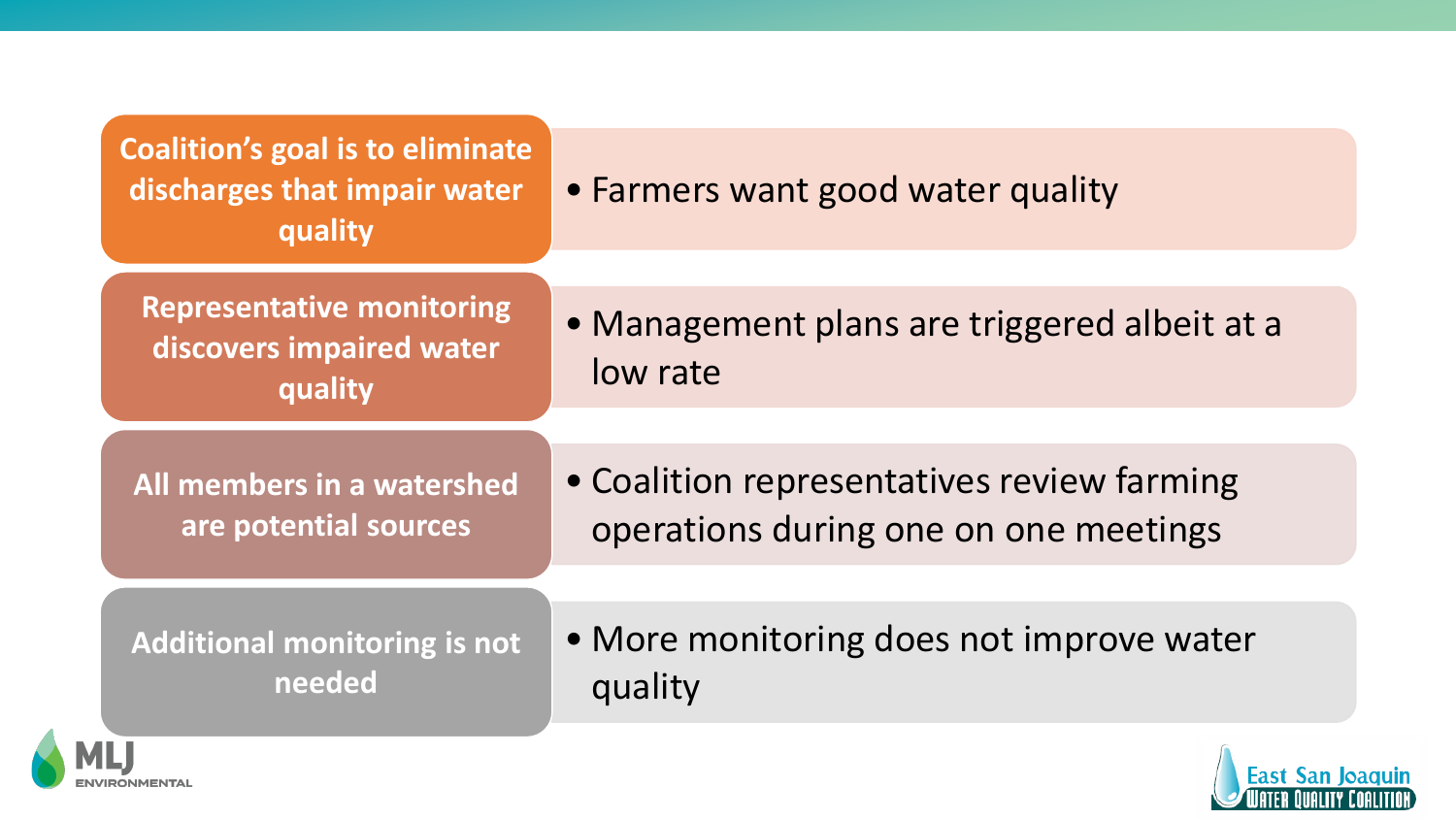### Program Evolution



### **2004–2008**

Expanding monitoring program with fixed list of constituents



**2006–2012**

Different approaches to identify sources



### **2012 – present**

Representative monitoring program

- Management Plan monitoring
	- Customized constituent list



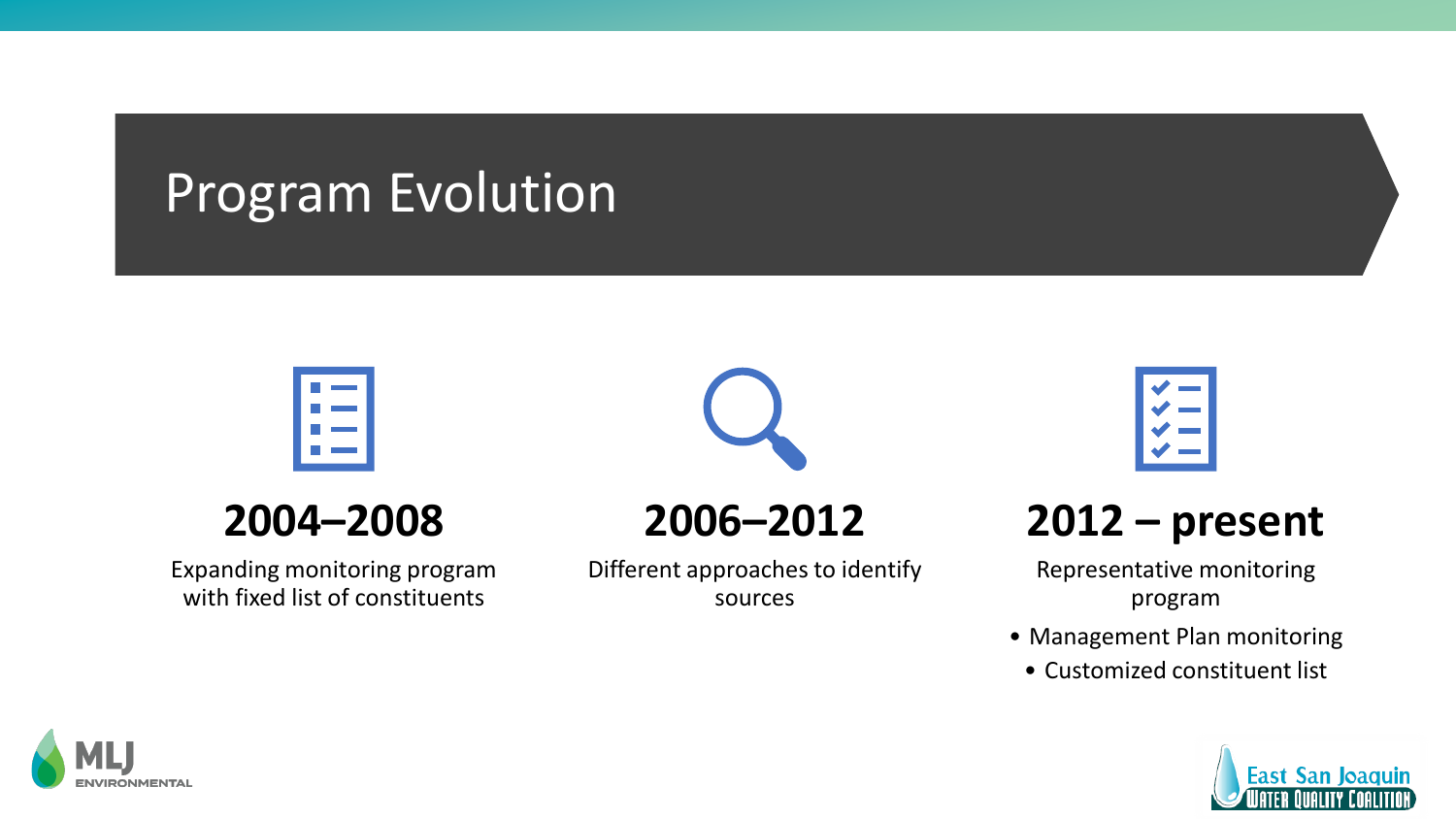## Upstream / Downstream

**INVIRONMENTA** 

#### Goal

• Identify source(s) of exceedances

Results

- Sometimes exceedance upstream, but not downstream
- And vice versa
- Did not identify source(s)

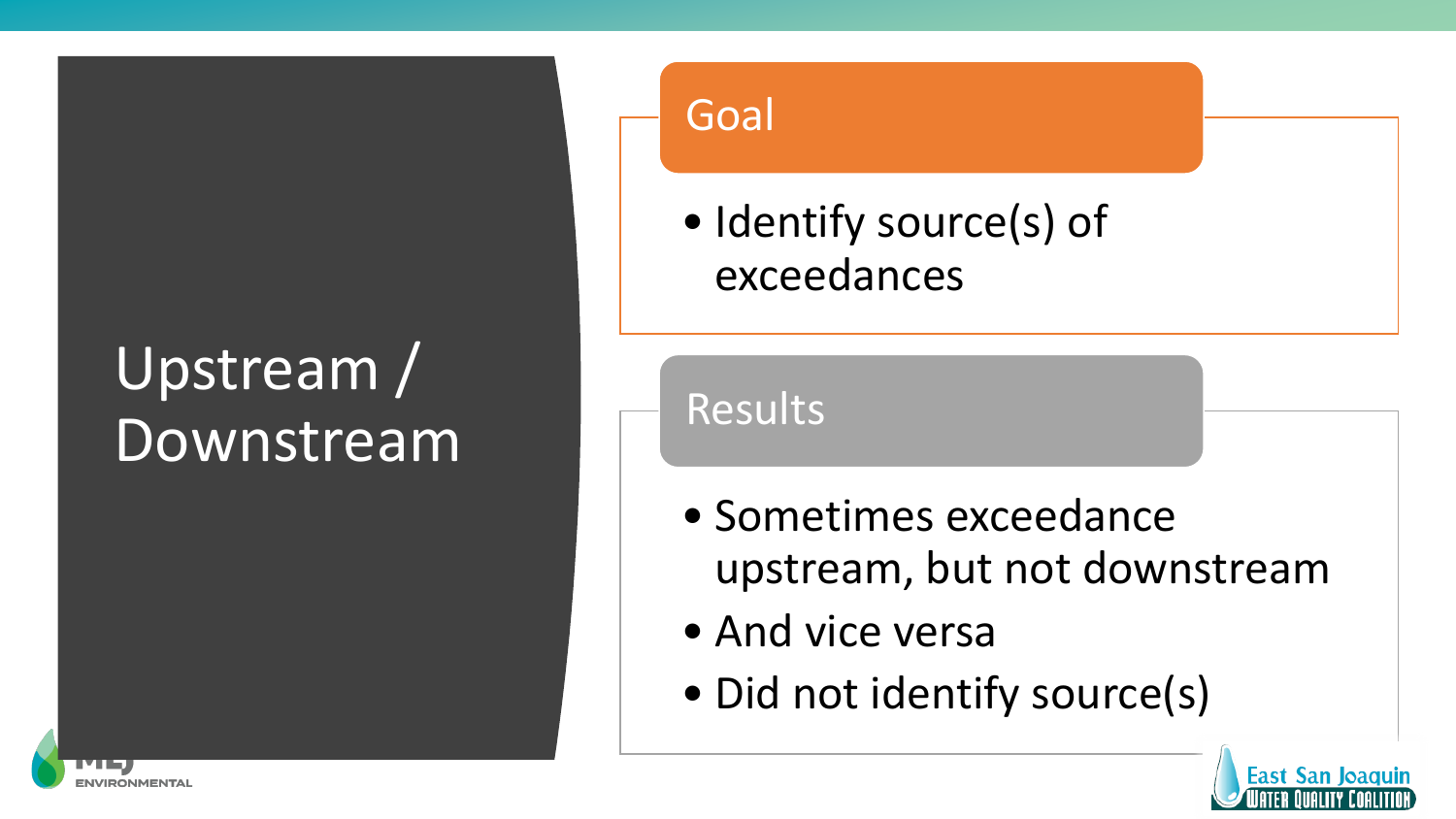## Follow-up **Monitoring**

**INVIRONMENTA** 

#### Goal

• Determine if exceedance is "persistent"

#### Results

- Sometimes exceedance occurred again, sometimes not
- Unable to determine "persistence" since water is flowing
- Conditions are not the same, even one week later

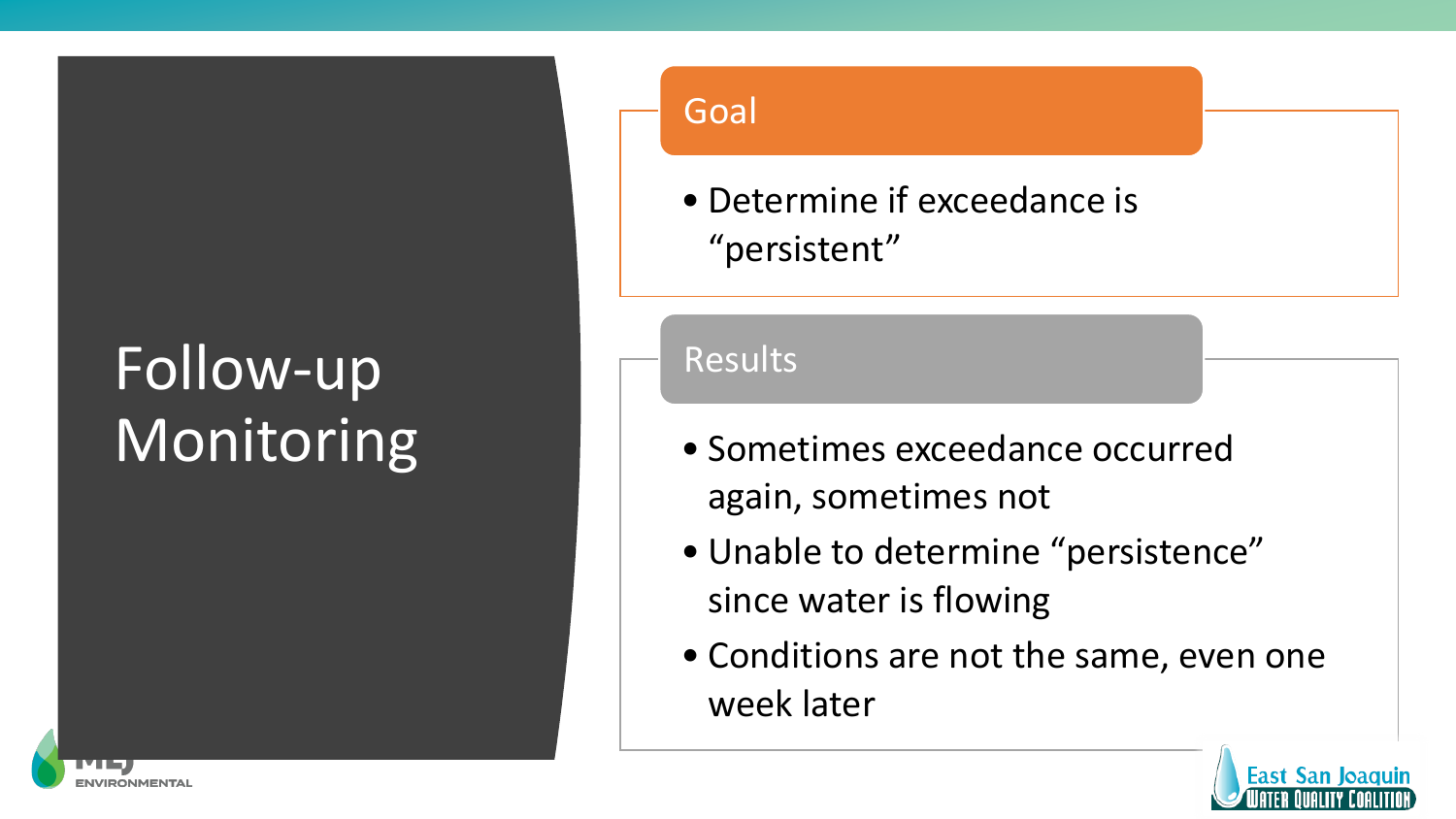## Core / Assessment

**INVIRONMENTA** 

#### Goal

• Monitor all locations for all constituents on a rotating basis; attempt to be cost effective

#### Results

- Identified some exceedances but still very costly relative to effectiveness
- Spent time and money monitoring for many constituents that were never detected
- "Skipping" a year was not best approach for identifying exceedances

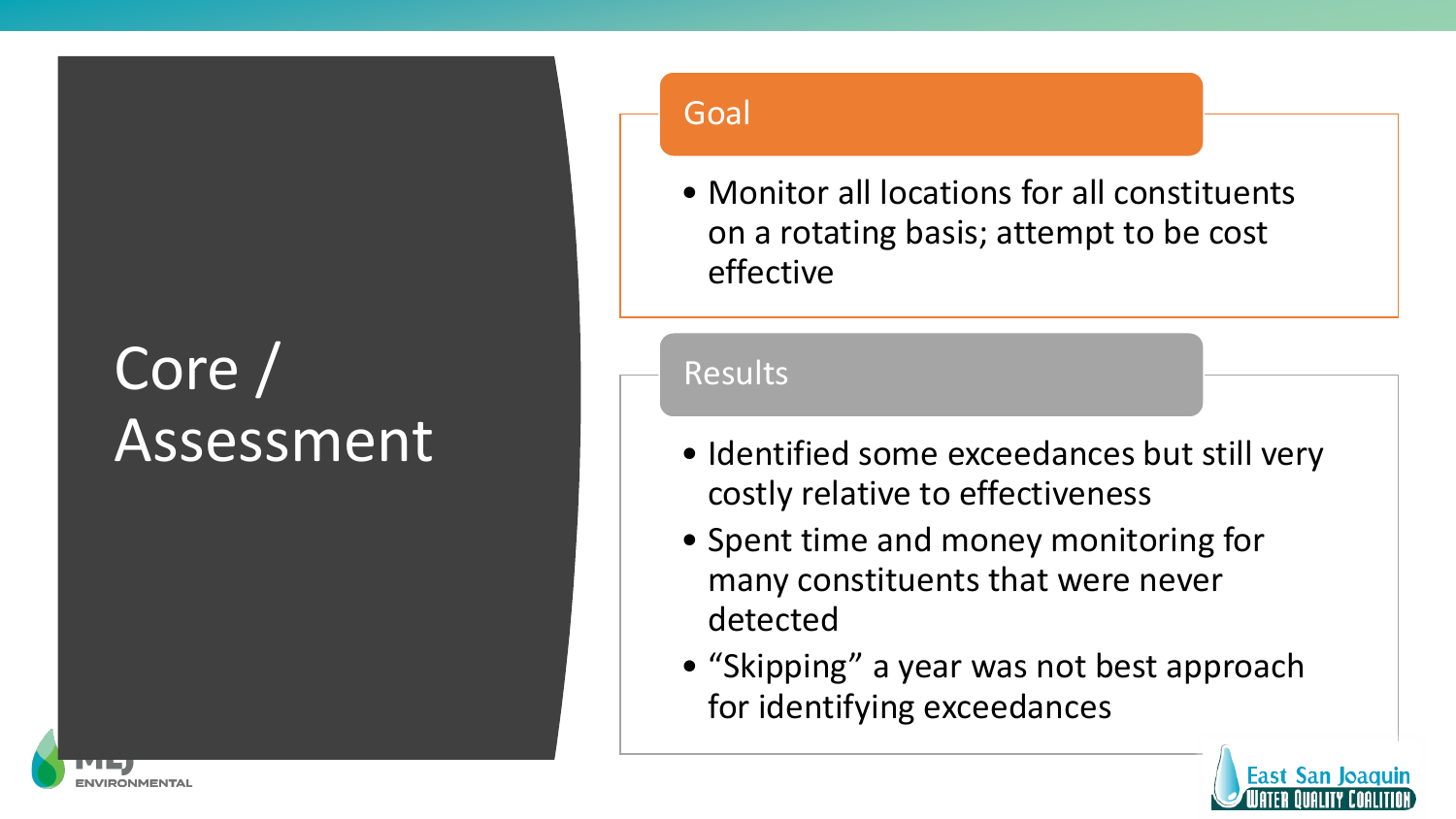### Other Approaches Suggested







Passive and Active Samplers

Member and citizen monitoring

Edge of field monitoring



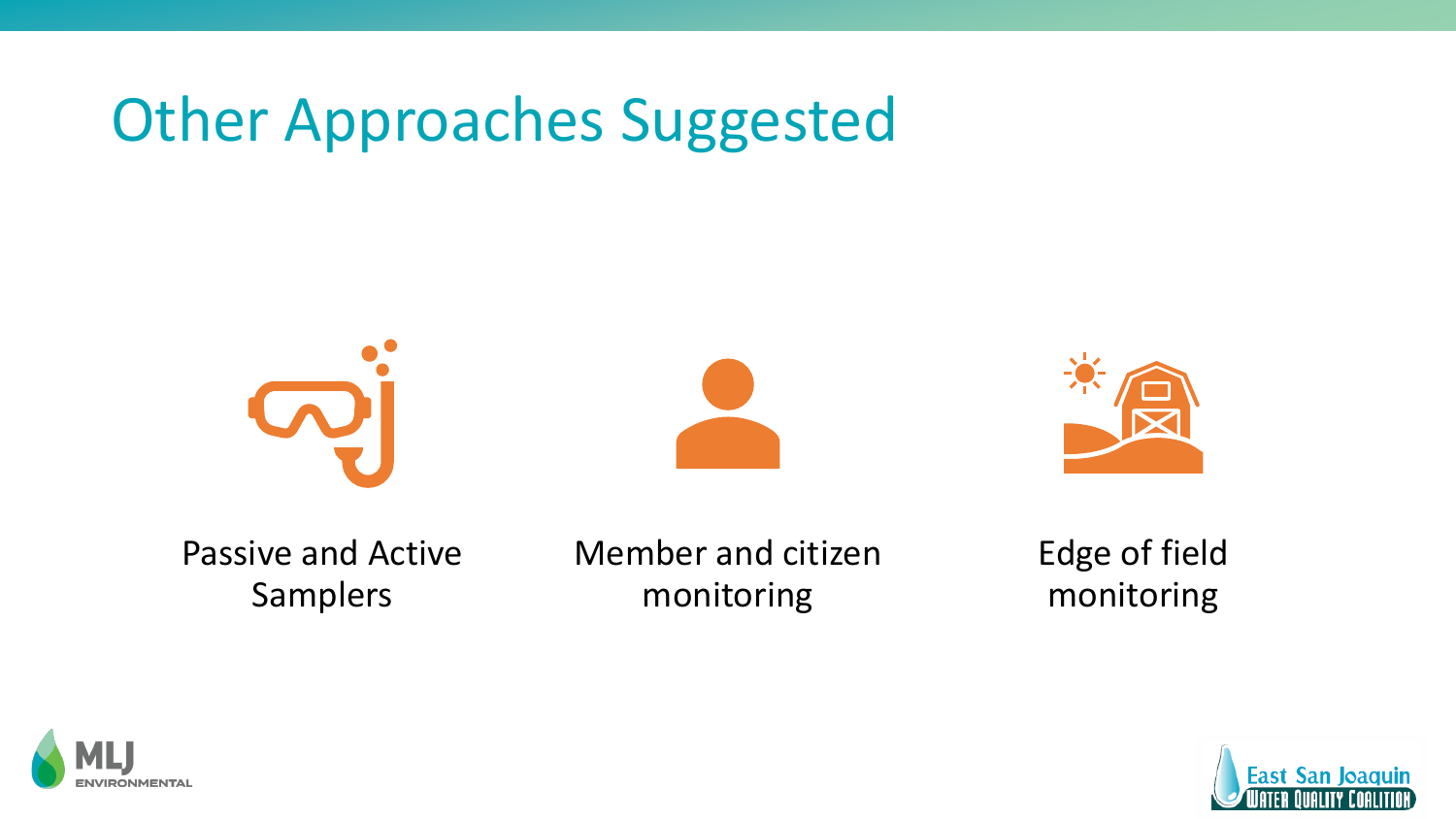### Monitoring Design Constraints



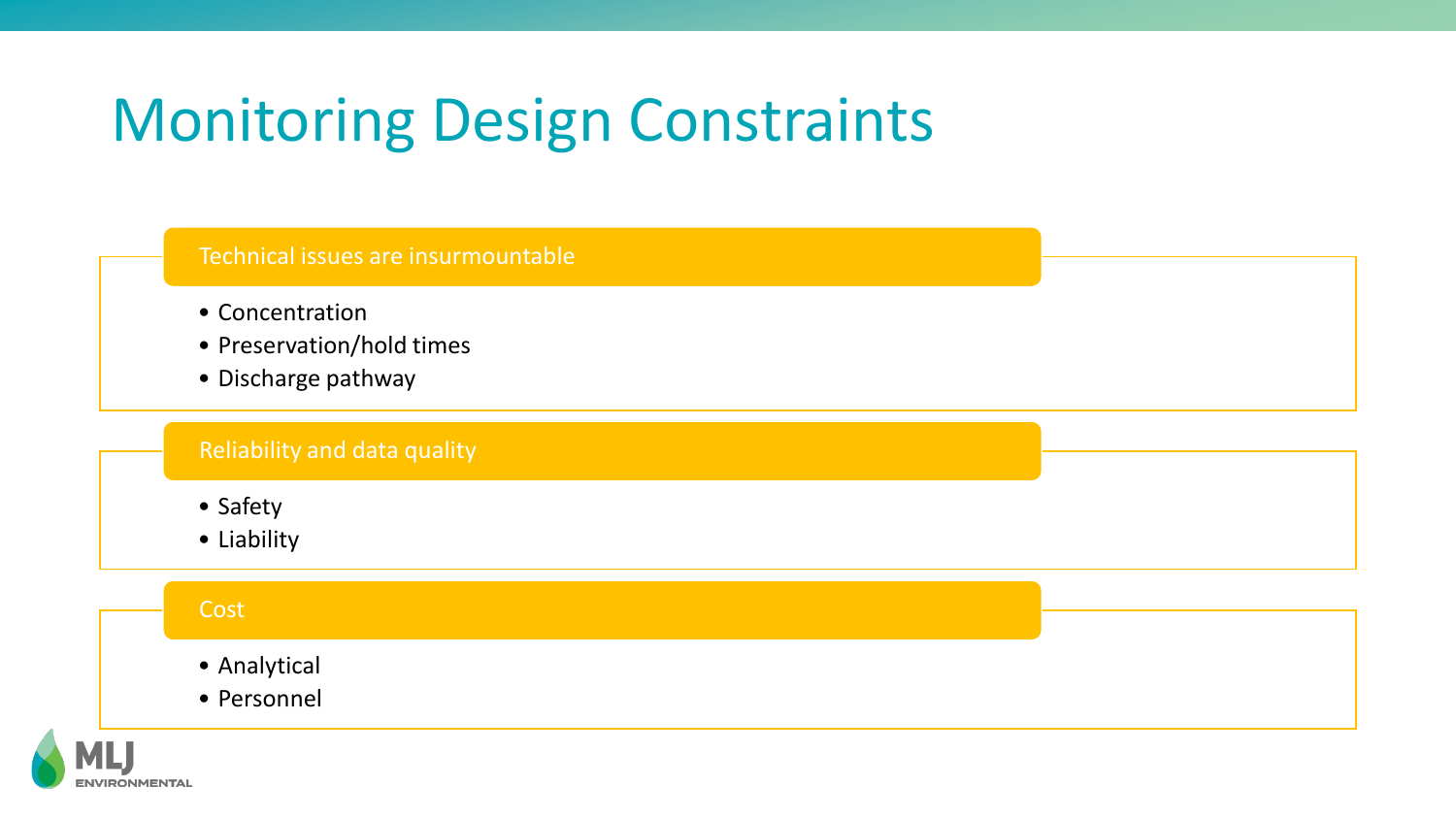### Reasons approaches do not work

### Passive & Active Samplers

• Technical Issues – concentration and preservation

Citizen / Member Monitoring

> • Reliability and liability

### Edge of Field Monitoring

• Cost and discharge pathway